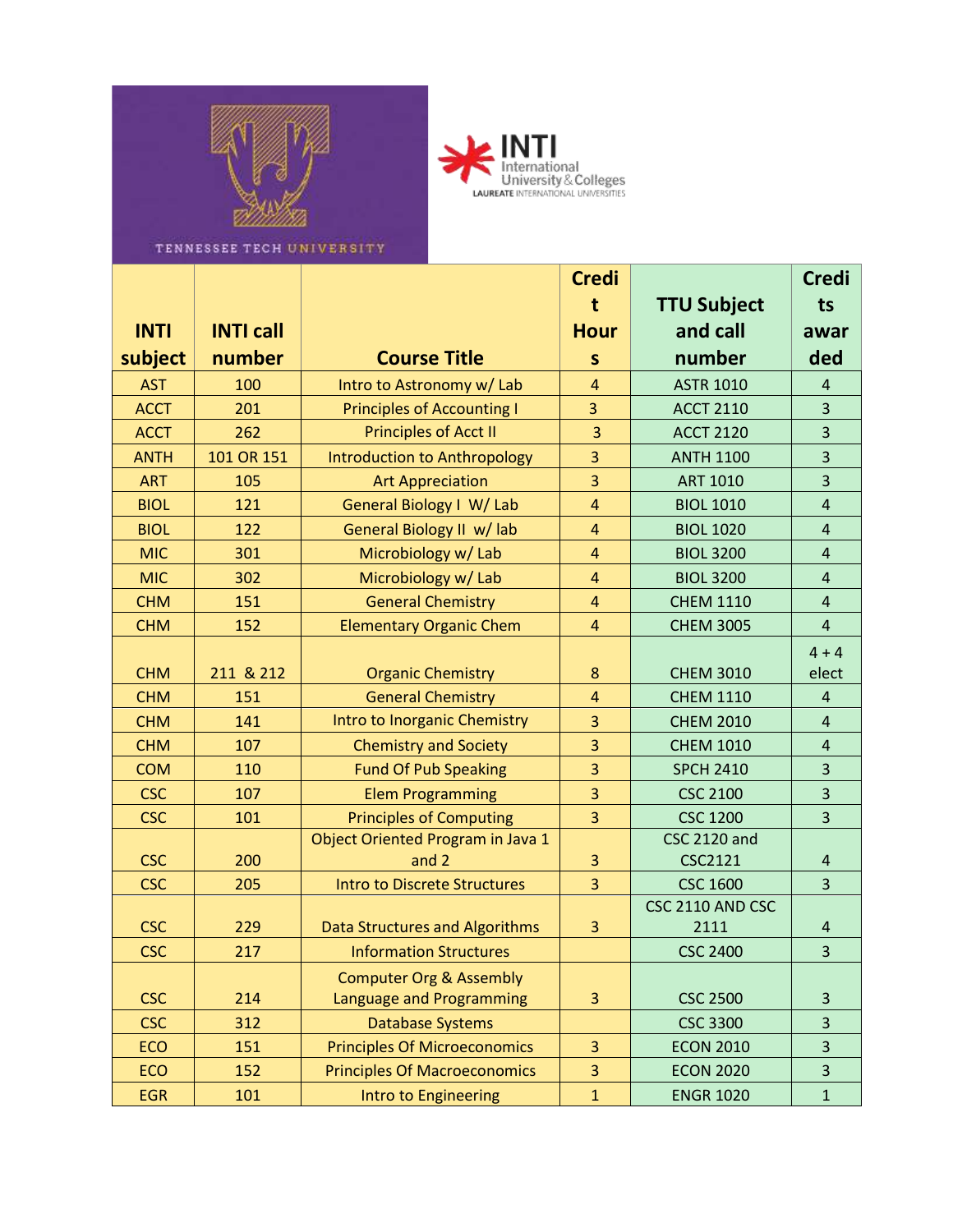



## TENNESSEE TECH UNIVERSITY

| <b>EGR</b>  | 102         | <b>Engineering Graphics</b>                 | 3                       | <b>ENGR 1110</b>    | $\overline{2}$          |
|-------------|-------------|---------------------------------------------|-------------------------|---------------------|-------------------------|
| <b>EGR</b>  | 103         | <b>Engineering Graphics</b>                 | 3                       | <b>ENGR 1110</b>    | $\overline{2}$          |
| <b>CSC</b>  | 203         | <b>Fortran Computer Graphic</b>             | 3                       | <b>BE 112</b>       | 3                       |
| <b>BE</b>   | 112         | <b>Programming for Engineers</b>            | 3                       | <b>ENGR 1120</b>    | $\overline{2}$          |
| <b>EGR</b>  | 202         | <b>Engineering Mech Stat</b>                | 3                       | <b>CEE 2110</b>     | 3                       |
| <b>EGR</b>  | 203         | <b>Engineering Mechanics</b>                | 3                       | <b>CEE 2110</b>     | 3                       |
| <b>EGR</b>  | 204         | <b>Engr Mechanics-Dynamics</b>              | 3                       | ME 2330             | 3                       |
| <b>EGR</b>  | 205 & 211   | Thermodynamics I w/ Lab                     | $\overline{\mathbf{3}}$ | ME 3210             | 3                       |
| <b>EGR</b>  | 208         | <b>Fluid Mechanics</b>                      | 3                       | ME 3720             | 3                       |
|             |             |                                             |                         | ESL 1010 or ESL     |                         |
| <b>ENL</b>  | 90          | <b>Intensive English</b>                    | 3                       | 1020                | 3                       |
| <b>ENL</b>  | 101         | <b>English Comp 1</b>                       | 3                       | <b>ENGL 1010</b>    | 3                       |
| <b>ENL</b>  | 102         | <b>English Comp II</b>                      | $\overline{3}$          | <b>ENGL 1020</b>    | 3                       |
| <b>HIST</b> | 251         | <b>American History</b>                     | 3                       | <b>HIST 2010</b>    | $\overline{3}$          |
| <b>HIST</b> | 252         | <b>American History II</b>                  | 3                       | <b>HIST 2020</b>    | 3                       |
| <b>HIST</b> | 201         | <b>Western Civilization I</b>               | 3                       | <b>HIST 1010</b>    | 3                       |
| <b>HIST</b> | 202         | <b>Western Civilization II</b>              | 3                       | <b>HIST 1110</b>    | 3                       |
| <b>MAT</b>  | 1103        | <b>Fundamentals of Mathematics</b>          | $\overline{\mathbf{4}}$ | Math 1710           | 3                       |
| <b>MAT</b>  | 1104        | <b>Discrete Math</b>                        | 3                       | Math 2610           | 3                       |
| <b>MATH</b> | 132         | <b>Coll Algebra &amp; Analytic Geometry</b> | $\overline{\mathbf{4}}$ | <b>MATH 1130</b>    | 3                       |
| <b>MAT</b>  | 103         | <b>College Algebra</b>                      | 3                       | <b>MATH 1130</b>    | $\overline{2}$          |
| <b>MAT</b>  | 121 or 142  | <b>Calculus</b>                             | 5                       | <b>MATH 1830</b>    | 3                       |
| <b>MAT</b>  | 132         | <b>Calculus I</b>                           | $\overline{4}$          | <b>MATH 1910</b>    | $\overline{4}$          |
| <b>MAT</b>  | 133         | <b>Calculus 2</b>                           | $\overline{4}$          | <b>MATH 1920</b>    | $\overline{\mathbf{4}}$ |
|             |             |                                             |                         | <b>MATH 1050 or</b> |                         |
| <b>MAT</b>  | 141         | <b>Trigonometry and Applications</b>        | 4                       | <b>MATH 1130</b>    | $\overline{\mathbf{r}}$ |
| <b>MAT</b>  | 215 & 216   | Intro to Linear Algebra w/ Lab              | $\overline{3}$          | <b>MATH 4530</b>    | $\overline{3}$          |
| <b>MAT</b>  | 218 and 219 | Elementary Statistics w/ Lab                | $\overline{4}$          | <b>MATH 1530</b>    | 3                       |
| <b>MAT</b>  | 231 & 232   | Calculus w Anal Geometry 3 w Lab            | $\overline{4}$          | <b>MATH 2110</b>    | 4                       |
| <b>MAT</b>  | 242         | <b>Differential Equation</b>                | 3                       | <b>MAT 2120</b>     | 3                       |
| <b>MAT</b>  | 282         | <b>Matrix Algebra</b>                       | $\overline{2}$          | <b>MATH 2010</b>    | 3                       |
| <b>MATH</b> | 324         | <b>Numerical Analysis</b>                   | 3                       | <b>MATH 3070</b>    | 3                       |
| <b>MGT</b>  | 210         | <b>Principles of Marketing</b>              | 3                       | <b>MKT 34100</b>    | 3                       |
| <b>MGT</b>  | 211         | <b>Business Communications</b>              | 3                       | <b>BMGT 3720</b>    | 3                       |
| <b>MGT</b>  | 301         | Human Resource Management                   | 3                       | <b>BMGT 3630</b>    | 3                       |